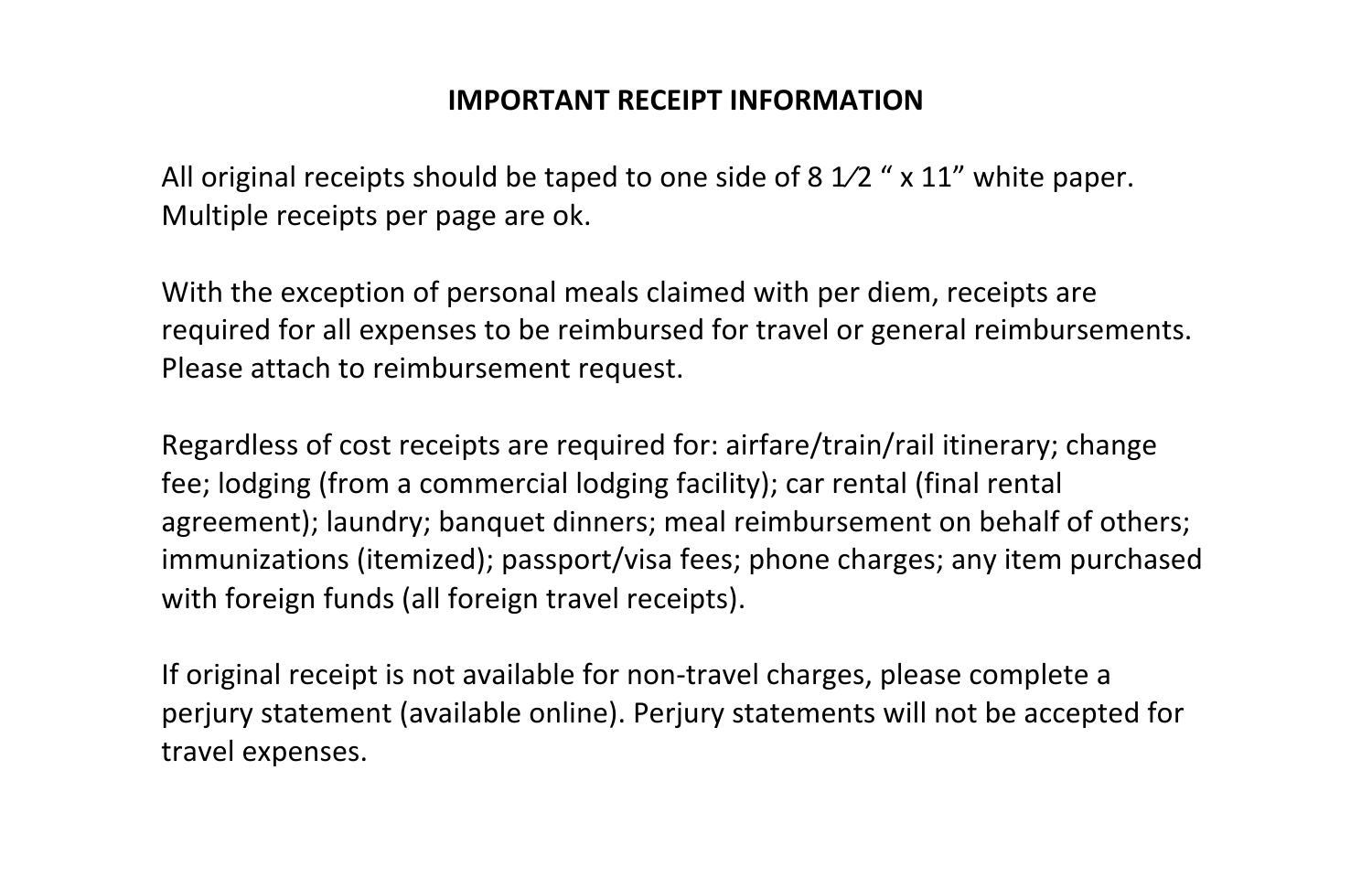# **College of Built Environments Travel + General Reimbursement Form**

7.

|                                                                      | A. CLAIMANT INFORMATION:                     |  |                                                                                                                                                                                                                                                                                                                                                                                                                                                                                                                                                                                            |                        |  |          |         |        |  |
|----------------------------------------------------------------------|----------------------------------------------|--|--------------------------------------------------------------------------------------------------------------------------------------------------------------------------------------------------------------------------------------------------------------------------------------------------------------------------------------------------------------------------------------------------------------------------------------------------------------------------------------------------------------------------------------------------------------------------------------------|------------------------|--|----------|---------|--------|--|
|                                                                      |                                              |  |                                                                                                                                                                                                                                                                                                                                                                                                                                                                                                                                                                                            |                        |  |          |         |        |  |
|                                                                      |                                              |  |                                                                                                                                                                                                                                                                                                                                                                                                                                                                                                                                                                                            |                        |  |          |         |        |  |
| Department: $\bigcirc$ Office of the Dean<br>Clandscape Architecture |                                              |  | $\bigcirc$ Architecture<br><b>Construction Management</b><br>OUrban Design & Planning                                                                                                                                                                                                                                                                                                                                                                                                                                                                                                      |                        |  |          |         |        |  |
|                                                                      | Type of Reimbursement (s):                   |  | (TRAVEL – air, car, lodging, and per diem (complete all sections, except D))<br>General Expense Reimbursement (complete sections A, B, D, E, G)                                                                                                                                                                                                                                                                                                                                                                                                                                            |                        |  |          |         |        |  |
| <b>B. BUDGET INFORMATION:</b>                                        |                                              |  |                                                                                                                                                                                                                                                                                                                                                                                                                                                                                                                                                                                            |                        |  |          |         |        |  |
|                                                                      |                                              |  |                                                                                                                                                                                                                                                                                                                                                                                                                                                                                                                                                                                            |                        |  |          |         |        |  |
|                                                                      |                                              |  | All travel/expense reimbursements must be approved in advance by department chair/administrator                                                                                                                                                                                                                                                                                                                                                                                                                                                                                            |                        |  |          |         |        |  |
|                                                                      | C. BUSINESS TRAVEL REIMBURSEMENT INFORMATION |  |                                                                                                                                                                                                                                                                                                                                                                                                                                                                                                                                                                                            |                        |  |          |         |        |  |
|                                                                      |                                              |  |                                                                                                                                                                                                                                                                                                                                                                                                                                                                                                                                                                                            |                        |  |          |         |        |  |
|                                                                      |                                              |  |                                                                                                                                                                                                                                                                                                                                                                                                                                                                                                                                                                                            |                        |  |          |         |        |  |
|                                                                      |                                              |  | Personal Travel Time Included? ONo OYes If yes, list personal Travel Dates/Location __________________________                                                                                                                                                                                                                                                                                                                                                                                                                                                                             |                        |  |          |         |        |  |
|                                                                      |                                              |  | PERSONAL TIME/TRAVEL Adding personal time/travel with a business trip is permissible only if UW does not incur any extra expenses. If<br>personal and UW business locations differ purchase two separate tickets keeping all expenses completely separate. Note personal time, dates,<br>and location on reimbursement request. If travel locations are the same obtain a round trip comparison itinerary priced at the lowest available<br>coach fare and include with request. Obtain the sample itinerary at the same time as actual purchase so all purchasing variables are the same. |                        |  |          |         |        |  |
|                                                                      | D. GENERAL REIMBURSEMENT INFORMATION         |  |                                                                                                                                                                                                                                                                                                                                                                                                                                                                                                                                                                                            |                        |  |          |         |        |  |
|                                                                      |                                              |  |                                                                                                                                                                                                                                                                                                                                                                                                                                                                                                                                                                                            |                        |  |          |         |        |  |
|                                                                      |                                              |  | E. EXPENSES CLAIMED *Receipts for each expense must be attached for processing. Tape receipts to 8 1/2 x 11 sheets of paper.*                                                                                                                                                                                                                                                                                                                                                                                                                                                              |                        |  |          |         |        |  |
|                                                                      | Vendor/Travel Item                           |  | Description of Items Purchased                                                                                                                                                                                                                                                                                                                                                                                                                                                                                                                                                             | (One receipt per line) |  | Obj Code | Use Tax | Amount |  |
| 1.                                                                   |                                              |  |                                                                                                                                                                                                                                                                                                                                                                                                                                                                                                                                                                                            |                        |  |          |         |        |  |
| 2.                                                                   |                                              |  |                                                                                                                                                                                                                                                                                                                                                                                                                                                                                                                                                                                            |                        |  |          |         |        |  |
| 3.                                                                   |                                              |  |                                                                                                                                                                                                                                                                                                                                                                                                                                                                                                                                                                                            |                        |  |          |         |        |  |
| 4.                                                                   |                                              |  |                                                                                                                                                                                                                                                                                                                                                                                                                                                                                                                                                                                            |                        |  |          |         |        |  |
| 5.                                                                   |                                              |  |                                                                                                                                                                                                                                                                                                                                                                                                                                                                                                                                                                                            |                        |  |          |         |        |  |
|                                                                      |                                              |  |                                                                                                                                                                                                                                                                                                                                                                                                                                                                                                                                                                                            |                        |  |          |         |        |  |
| 6.                                                                   |                                              |  |                                                                                                                                                                                                                                                                                                                                                                                                                                                                                                                                                                                            |                        |  |          |         |        |  |